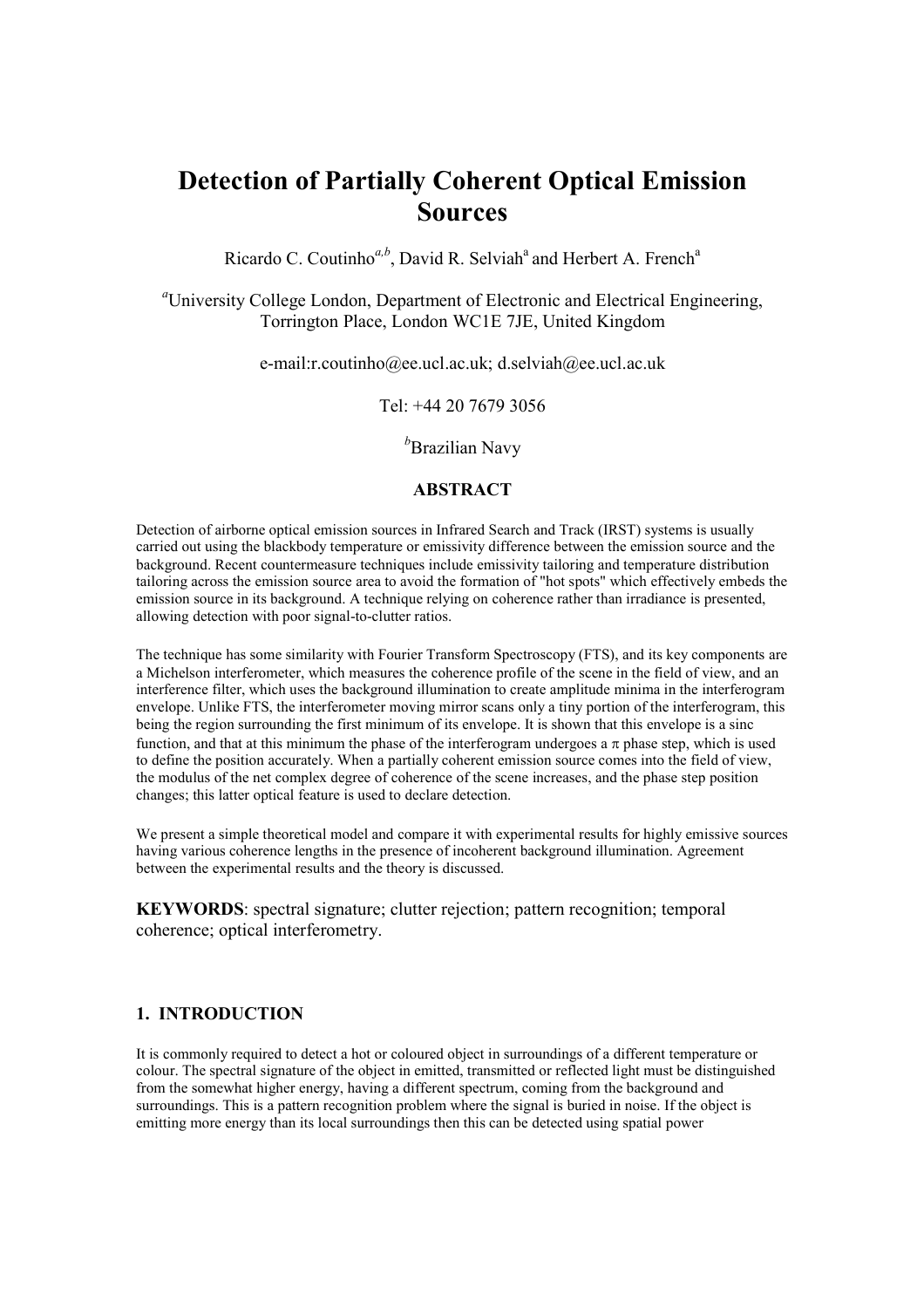measurements. However, in some cases the object may emit the same or less energy than its local surroundings or its emissions may be suppressed, for example, by the use of special coatings to reduce the emissivity<sup>1</sup>, and by cooling the hot exhaust gases from engines or turbines<sup>2</sup>. These suppression measures aim to embed the emission source in the background, increasing the sensitivity requirements of the detection system.

The techniques based on detecting local spatial power concentrations do not take advantage of all of the information<sup>3</sup> carried in the optical beam such as temporal, spectral, coherence and polarisation data. A spatial spectral mapping identifies sources with different colour characteristics than the local surroundings. However, the formation of spectral maps in real time may give too much data from which the required information must be extracted. If the problem is only to identify quickly whether a source exists within the field of view of the detection instrument then a simpler, more direct approach can be used.

This paper describes a detection technique based on the coherence properties of the optical signal rather than on its intensity. It does not make use of the spectral properties directly but takes account of them indirectly in the coherence interferogram. Section 2 briefly outlines the principle of the approach<sup>4, 5</sup>; section 3 contains a simple mathematical model. In section 4 laboratory experiments conducted in the visible band are described, together with the signal processing algorithm developed to aid recognition of features. The results of the experiments are presented and their agreement with the theory is discussed in section 5, whilst section 6 concludes summarising the achievements.

## 2. PRINCIPLE

Our approach is similar to Fourier Transform Spectroscopy (FTS) in that the incoming signal is fed to an interferometer having a mirror in one path, which scans along the optic axis. However, unlike FTS, our path difference scan is much shorter and hence, faster. In addition, in our technique no Fourier transform is required, as the changes in the signal spectrum are sensed by examining the interferogram rather than the spectrum. The main components are (figure 1):



Figure 1 - Generic System Block Diagram

• an interference filter is used to limit the background spectrum to the region of interest, and more importantly to generate an optical feature. The feature is recognised and located in time and any change in its temporal position is used to declare detection. The self-coherence function of the incoming radiation is the Fourier transform of the power spectrum<sup>6</sup>. So an input filter with a very steep spectral roll-off characteristic, resembling a top-hat function, will produce a sinc-like coherence profile or interferogram. This is the envelope of an enclosed carrier (the interference fringes). The first null of this function is chosen to be the feature of interest. The position of the first null along the path difference axis is recorded as a reference value when no emission source is present. In this situation, assuming that the background power spectral density is constant across the filter bandwidth, it can be shown<sup>5</sup> that this position equals the reciprocal of the filter bandwidth. If an emission source is present, however, and if it contains a narrow spectral feature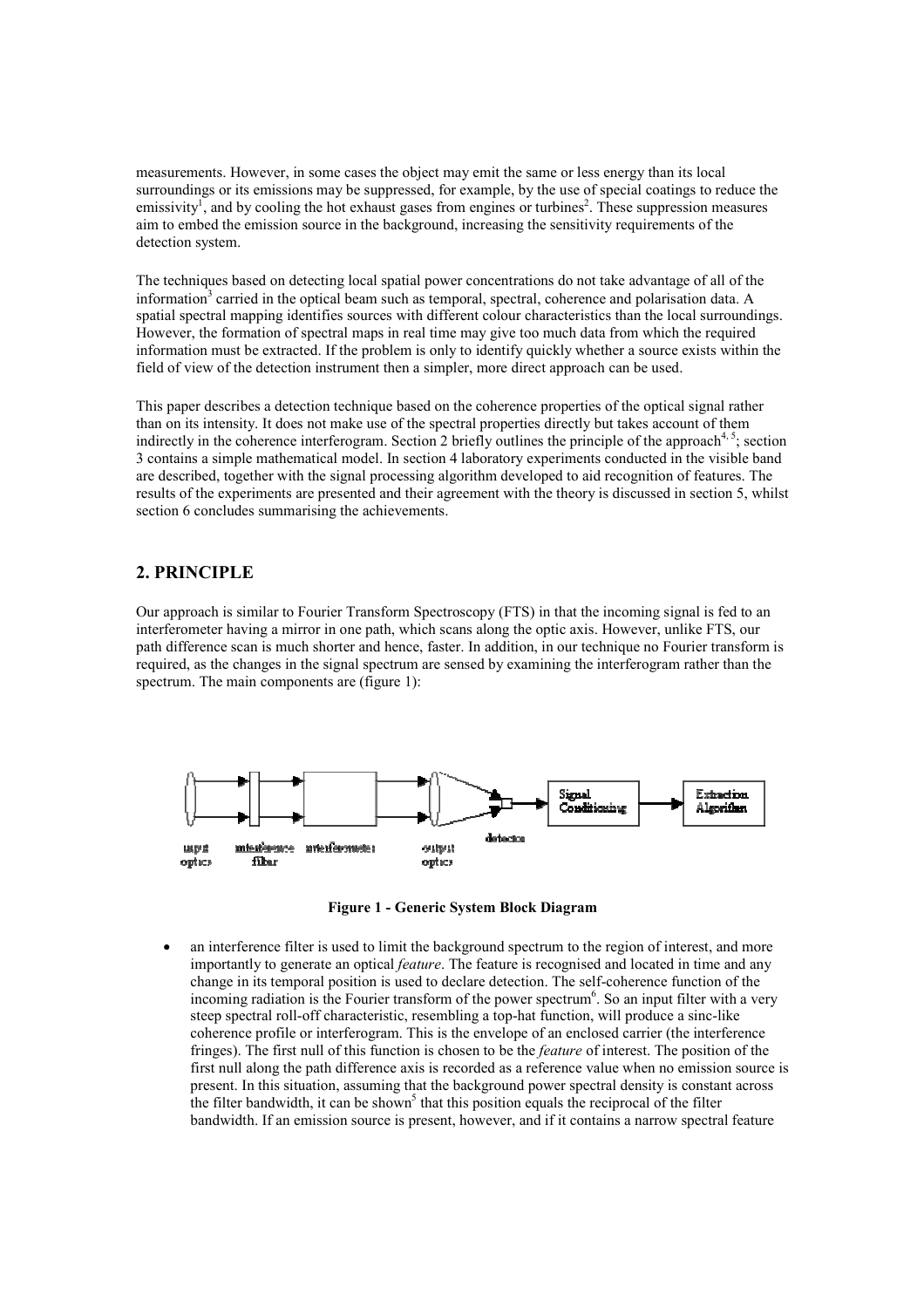encompassed within the filter bandwidth, the net degree of coherence changes, and the null feature moves, as will be shown in the next section;

- an interferometer, which performs the auto-correlation operation required to compute the net degree of coherence of the radiation in the Instantaneous Field of View (IFOV); and
- an algorithm capable of recognising and tracking the position of the optical feature used as the event marker. The zero-crossing in amplitude of the sinc function causes a 180° phase reversal in the carrier. To achieve higher discrimination, rather than detecting the null by recognising the minimum amplitude the algorithm recognises this phase step and registers its position along the path difference axis. The magnitude of any measured phase step shift must then be compared with a threshold as in a conventional decision process. Further details of the algorithm are presented in section 4.

#### 3. THEORETICAL MODEL

In this section we describe a simple model which has idealised emission source spectral characteristics and idealised input filter characteristics but is nevertheless useful to assess the sensitivity of the system. We assume that the background power spectral density is constant across the interference filter bandwidth. Also, the frequency response of this filter is assumed to be a top hat function of unity amplitude, bandwidth  $\Delta$ κ and centred at  $\kappa_0$ , both expressed in wavenumbers (the reciprocal of wavelength). P<sub>B</sub> is the background total power after filtering. The emission source is assumed to have a Gaussian spectral profile, with a total power  $P_F$  and Full Width Half Maximum (FWHM) δ. Thus, considering only the direct radiation from the emission source and the background, the net power spectrum after the interference filter will be:

$$
S(x) = B(x) + E(x) = rect(|x - x_0| / \Delta x) \left\{ P_s / \Delta x + \left( \frac{P_s \cdot \alpha}{\sqrt{x}} \right) e^{-\alpha^2 (\kappa - \kappa_0)^2} \right\}
$$
(1)

where  $\alpha$  is a factor inversely proportional to  $\delta$ ,  $B(\kappa)$  is the filtered background power spectrum, and  $E(\kappa)$ is the filtered emission source power spectrum.  $S(\kappa)$  is shown in figure 1.



Figure 2 - Emission Source and Background Power Spectrum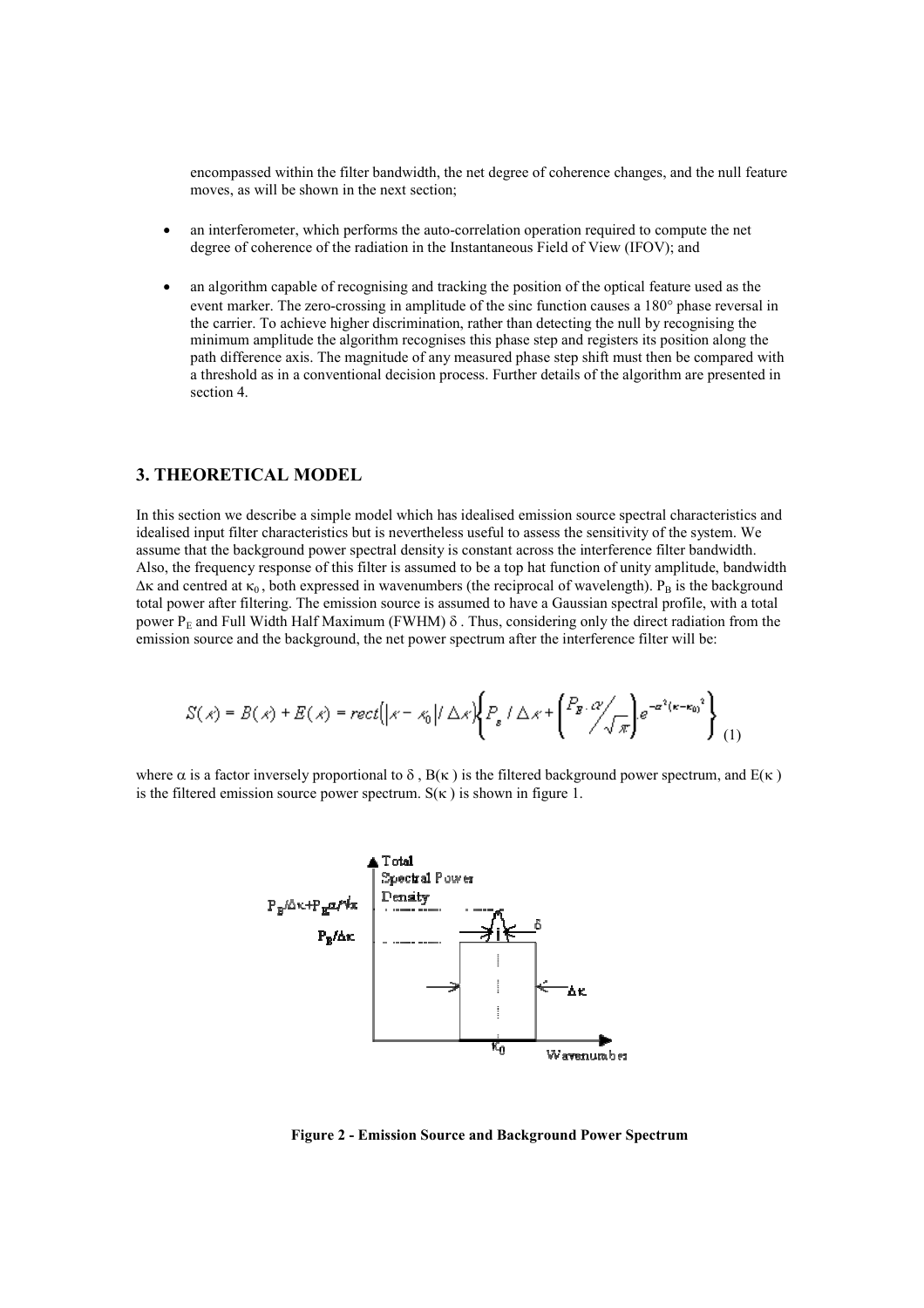Fourier transforming (1) and integrating the power spectral density across the filter bandwidth gives the Self-Coherence Function of the radiation that reaches the detector:

$$
\Gamma(\tau) = P_B \left\{ \text{sinc}\left(\pi \tau \Delta \kappa\right) + PR.\text{erf}\left(1.176.\Delta \kappa/\right) e^{\frac{\pi^2}{4\ln 2} \delta^2 \tau^2} \right\} e^{-j2\pi \tau \kappa_0} \tag{2}
$$

where  $PR = P_E/P_B$  is the ratio of the emission source total power and the background total power after passing through the interference filter, erf is the error function, representing the effect of the filter on the emission source spectrum, and  $\alpha$  has been expressed as a function of  $\delta$ . This equation shows a carrier modulated by an envelope, which is a combination of the influences of the filter and the emission source spectra. A 180° phase step in the carrier occurs when the envelope function has a zero crossing. Hence, in order to recognise and locate this feature, only the envelope function needs to be analysed. The term in  $\{\}$ brackets of equation (2) was evaluated using a computer program, and the phase step position was found numerically for various power ratios. The resulting curves are presented together with the experimental results in section 5.

## 4. EXPERIMENTAL SYSTEM

The visible band was chosen for the initial experiments for convenience and ease of alignment. The experimental system to measure the shift in the phase step position is shown in figure 3. Two light sources simulate the emitter and the background. The light from these sources is collimated using 30mm f/2 planoconvex lenses to simulate emissions from distant objects and the environment. Neutral density filters are used to adjust the power ratio. The two sources are combined through a 50:50 cube beamsplitter. The combined output enters 'the detection system' where it passes through a narrow band interference filter. The central wavelength of the filter?s passband changes with the angle of incidence so the filter is mounted on a rotation stage, which is adjusted to align the emission and filter central wavelengths. The filtered radiation is sent to a Michelson interferometer. In the interferometer the light is split at another beamsplitter. The transmitted radiation reflects from a fixed mirror while the remaining radiation reflects from a scanning mirror, which is moved in increments along the optical path to vary the phase delay. The two reflected beams recombine in the same beamsplitter. The interferometer acts as an auto-correlator, where the correlation delay is given by twice the path difference between the beams. The moving mirror is translated by a stage driven by a stepper motor with a resolution of  $0.1 \mu$  m, which is powered by a Klinger MD4 driver controlled by a Klinger MC4 controller. The controller is connected to a computer through an IEEE 488 interface, from whence it receives its commands and sends back position information. The computer program is set to scan the mirror position in a linear manner from one extreme to the other before it returns to its starting position and repeats the motion in a succession of ramps. The length of the scan, the scan speed and the number of scans are programmable. The majority of the measurements were taken using a 10 u m scan, corresponding to 20u m path difference range, with a speed of 50 u m/sec in steps of 0.1 um.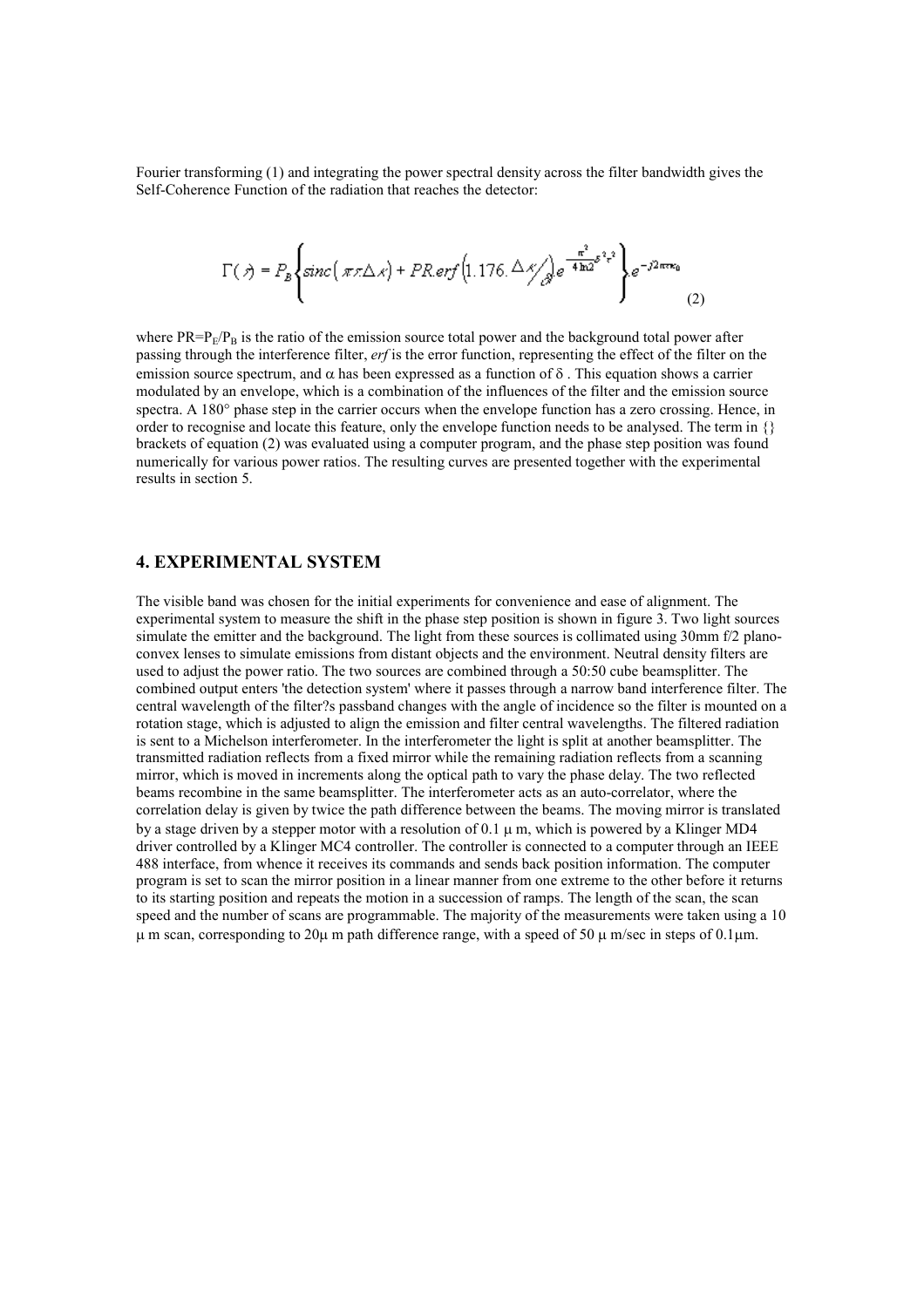

Figure 3 - Laboratory Set-up

A silicon photodetector is placed at the output of the interferometer. The output radiation is already collimated so the detector active area  $(1cm<sup>2</sup>)$  scans the fringes which alternate dark and light as the mirror scans. The electrical signal so generated is filtered and amplified by 30 dB in an audio amplifier. The speed of the scan allows the determination of the mean frequency in the range 150 to 160 Hz for the wavelength range used in the experiments (630 to 680 nm). The mirror scanned at around 2Hz. So the analogue filter?s 3 dB cut-off frequencies were set to 100 Hz and 10 kHz. A digital oscilloscope acquires this signal with AC coupling at a sampling frequency of 5.12 kHz. This also substantially removed the DC level. The translation stage suffered from hystheresis so only one of the directions of the scan was used. Each 20  $\mu$  m path difference range gave a data block of 1024 samples, which was then transferred to the computer using the IEEE 488 interface for off-line processing.

A typical 1024 sample data block is depicted in figure 4. An off-line signal-processing algorithm is required to determine the position of the signal?s phase transition. The algorithm was implemented using Matlab to ease its development at this stage. Two data blocks are loaded and processed in parallel, one recorded without any emission source, and another with the emission source. The data is time gated to exclude the noise recorded while the translation stage is reversing. This region is shown to the left of the plot in figure 4. Any remaining DC level is removed by subtracting the global average from the data. The average carrier frequency is found by counting the number of zero crossings of the signal per second. This carrier frequency is used to calculate the 3dB points of a software Butterworth bandpass filter signal processing routine, which filters the data. The 3dB points are set unequally to 0.8 and 2.2 times the carrier frequency. This permits the recovery of the phase step, which has high frequency content depending on the rise time of the step. The filtered signal is phase and frequency demodulated using the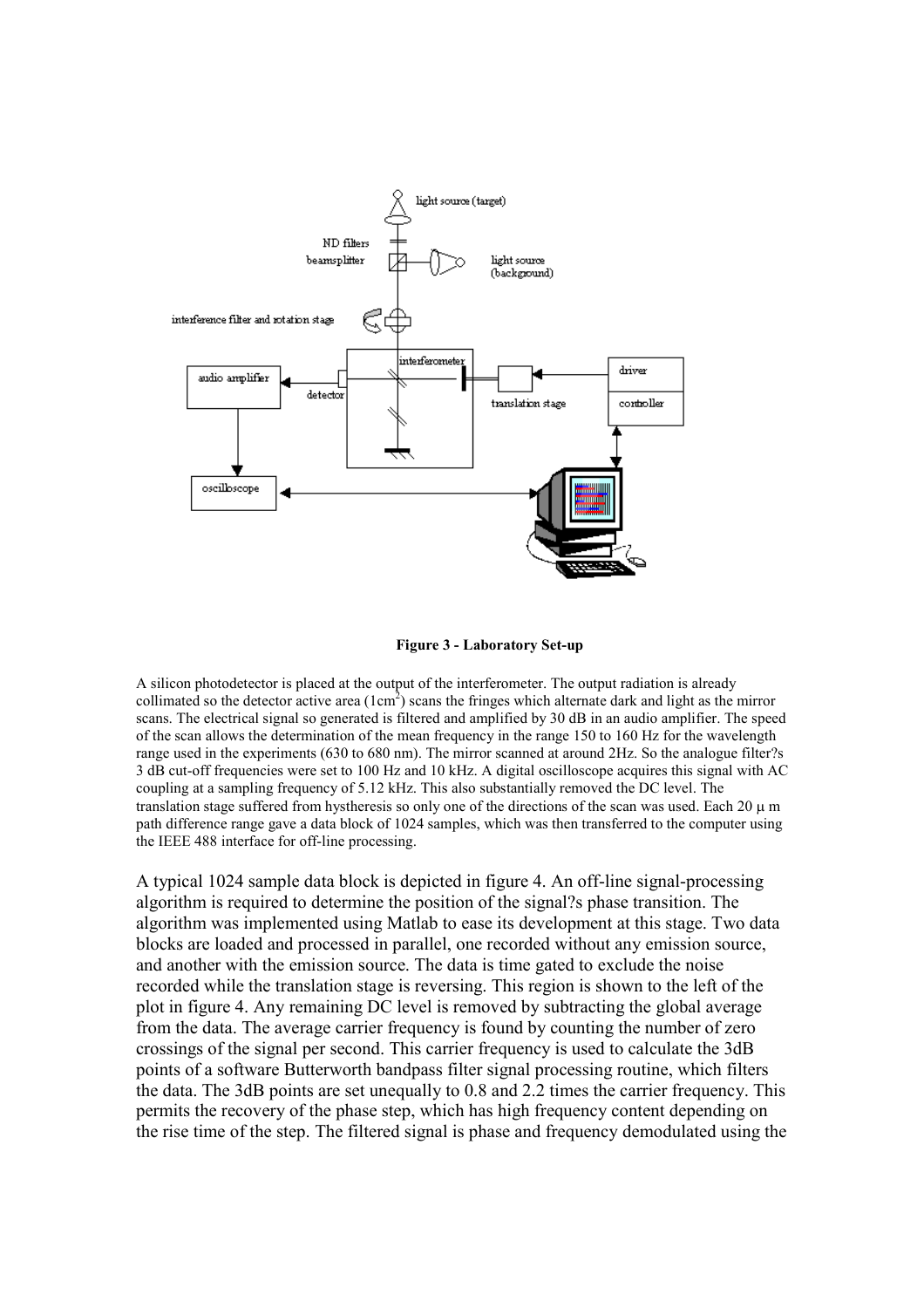same carrier frequency by means of two software demodulation routines. The position of the phase step is found in the frequency-demodulated plot by selecting the frequency spike with maximum amplitude. The difference in sample numbers between the two positions (with and without emission source) is multiplied by a factor to convert it to microns and is then displayed as the phase step shift. The program also generates plots of the two signals as they go through the processing steps, and one example is shown in figure 5. For each plot, the lower curves correspond to no emission being present while the upper ones have an emission and background radiation. The shift in the feature?s position can be seen in the frequency plot.



Figure 4 - A Data Block Showing the Phase Step Region

#### 5. EXPERIMENTAL METHOD AND RESULTS

Three combinations of emission source and filter were used to assess the change in sensitivity due to different emission source to filter bandwidth ratios. One employed an essentially coherent emission source (gas laser), and the other two used partially coherent emission sources of different coherence lengths. In all of the measurements a 20W-quartz halogen lamp with a blackbody temperature of 3200K was used as an effectively white light background. Such a lamp suffers from 100Hz modulation arising from the electrical supply but our filtering served to reduce this to give an acceptable phase step shift error of less than 0.2microns. In one of the experiments a second, similar lamp was first filtered and was then used as the emission source. These combinations are presented in table 1, and the total powers of the various sources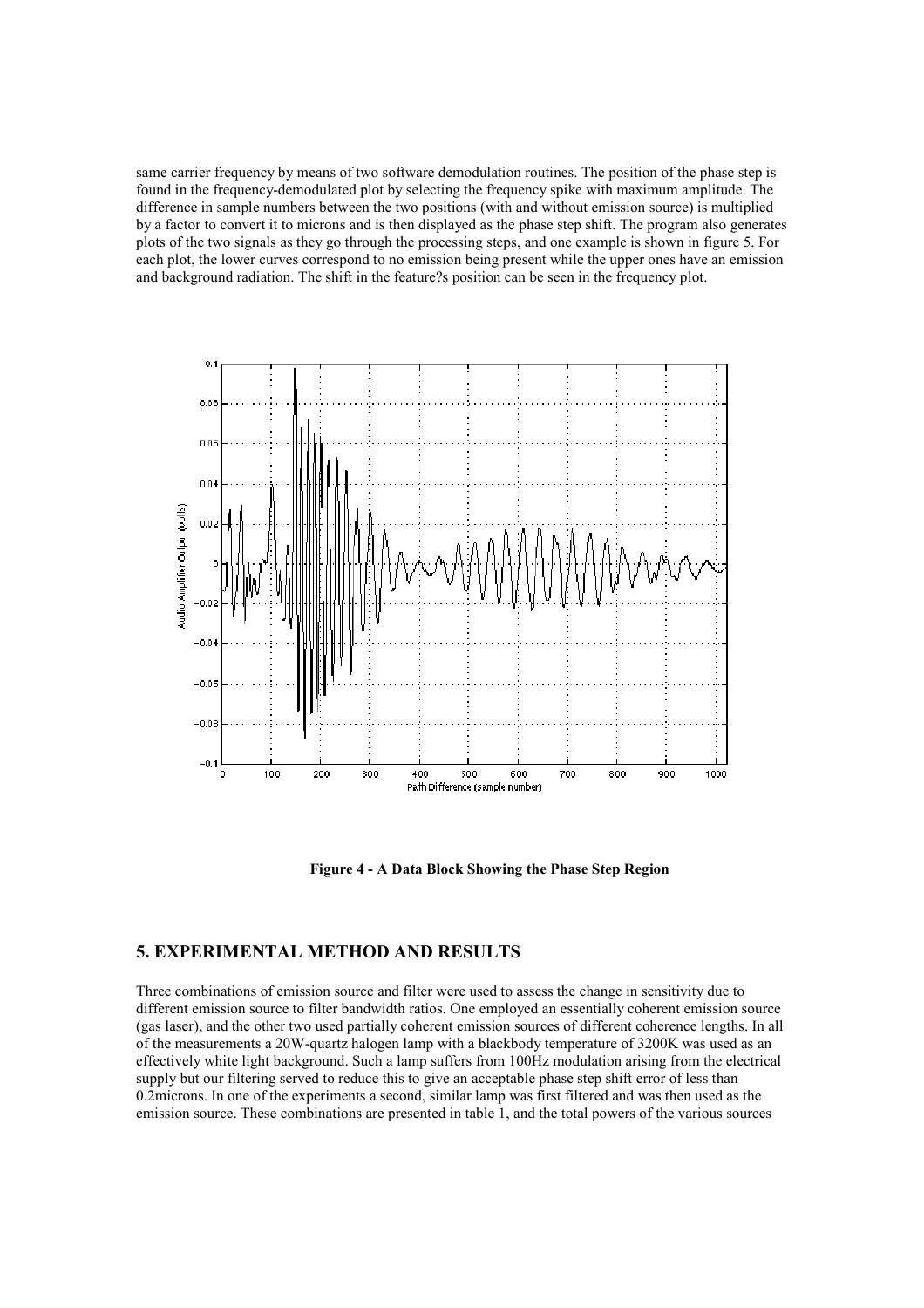after filtering are shown in table 2.

| <b>Emission Source</b>                                    | Central<br>Wavelength<br>(nm) | <b>FWHM</b><br>(nm) | Filter                                                          | Central<br>Wavelength<br>(nm) | <b>FWHM</b><br>(nm) | Bandwidth<br>Ratio After<br>Filtering |
|-----------------------------------------------------------|-------------------------------|---------------------|-----------------------------------------------------------------|-------------------------------|---------------------|---------------------------------------|
| 5 mW He-Ne Laser                                          | 632.8                         | 0.002               | Interference Filter                                             | 632.6                         | 11                  | $1.818.10^{-4}$                       |
| 20W quartz halogen<br>lamp through<br>interference filter | 648.7                         | 12.2                | Interference Filter<br>(tilted to match central)<br>wavelength) | 651.9                         | 36.2                | 0.337                                 |
| In $GaAlP$ 15000 mcd<br><b>LED</b>                        | 644                           | 18                  | Interference Filter<br>(tilted to match central<br>wavelength)  | 651.9                         | 36.2                | 0.497                                 |

# Table 1 - Optical Sources and Interference Filters used in the experiments

| Source                                              | Power Range                 |  |  |
|-----------------------------------------------------|-----------------------------|--|--|
| 5 mW He-Ne Laser                                    | $0.935$ nW - 2.77 µ W       |  |  |
| 20W quartz halogen lamp through interference filter | 39.9 nW - $10.5 \mu$ W      |  |  |
| In $GaAlP$ 15000 mcd LED                            | $1.91\mu$ W - 50.84 $\mu$ W |  |  |
| 20W quartz halogen lamp (background)                | $32.5 \mu W - 145.5 \mu W$  |  |  |

# Table 2 - Power Range of the Optical Sources used in the experiments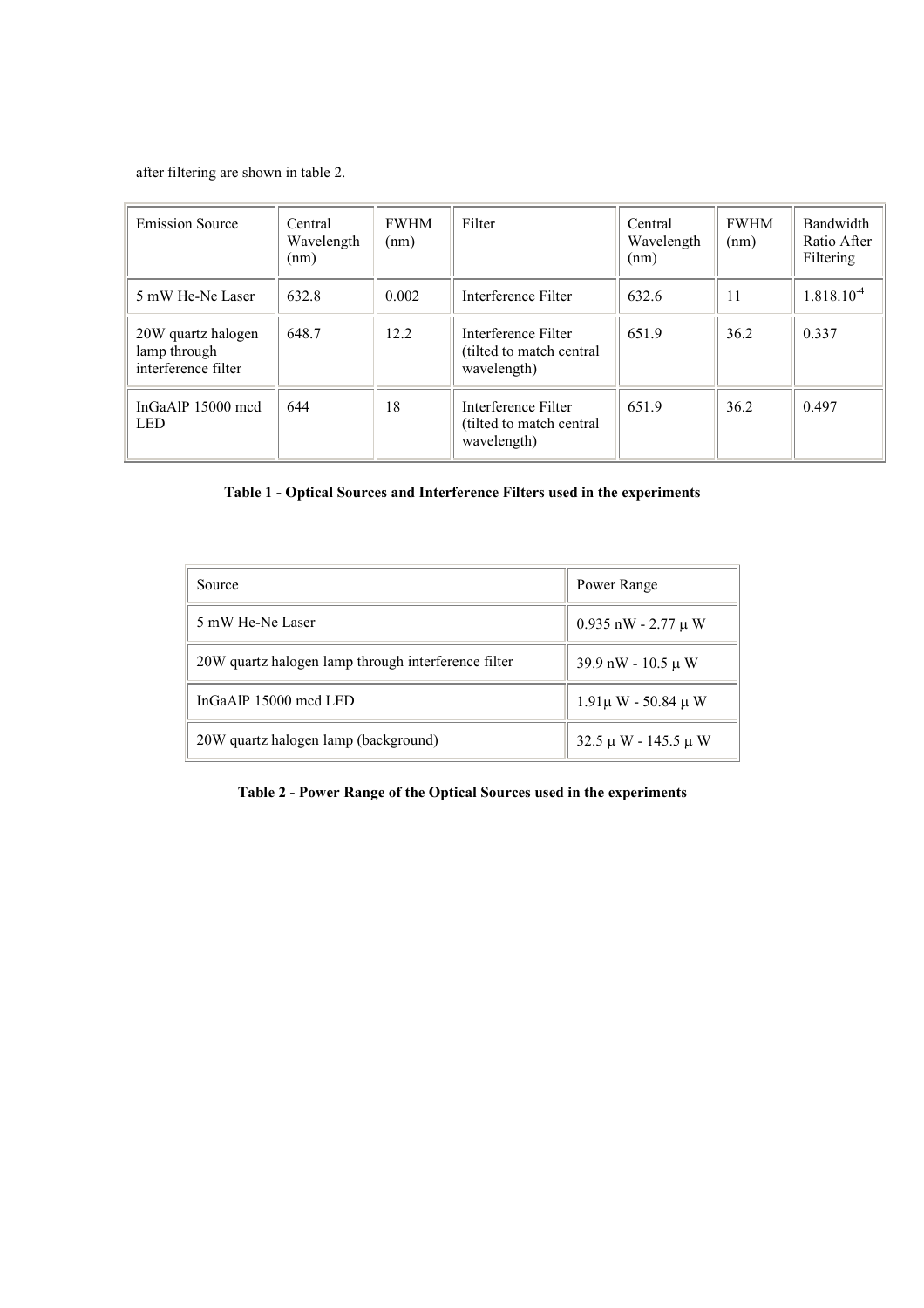

Figure 5 - Off-line Post Detector Processing

The system in figure 3 was aligned to give interference fringes from both sources in the detector plane. Neutral density filters were used either in the emission source or background paths in order to bring the output powers to a ratio where the phenomena to be studied could be observed. Too low a ratio of emission source to background radiation would not produce any measurable shift. Too high a ratio would make the phase step no longer observable, as the sinc function from the filter in the coherence domain is raised by the emission source's Gaussian profile (equation 2), and no longer touches zero. This represents a 'cut-off' of the observability. The LED also allowed the possibility to vary the supply current in order to obtain variable power. Ten different power ratios were recorded using the laser as the emission source. The translation stage suffered from backlash and, in addition, the intensity of both the laser and background lamp varied slowly over time. So, in order to calculate each point, five pairs of readings were taken. One reading of each pair was taken with the emission source and the background and one with only the background. This allowed the difference to be established to remove any slow fluctuations. The mean and standard deviation could then be found from the five calculated phase step shifts. Also, depending on the signal-to-noise ratio, up to 30 data blocks over 30 scans were averaged at the oscilloscope before transferring to the computer. Seven different power ratios were recorded for both of the LED and filtered white light emission sources.

The results for the each combination are shown together with the curves plotted using the simple theory of equation 2, are shown in figures 6, 7 and 8 for the laser, filtered white light and LED respectively. The power ratios along the horizontal axis were measured after filtering in order to allow a comparison with the theory. Thus, we can define two power ratios: one is this ratio after filtering, and the other is the system input power ratio, measured before filtering, and useful for system comparison purposes. The filter generally has the effect to cut out more background power than emission source power so the input power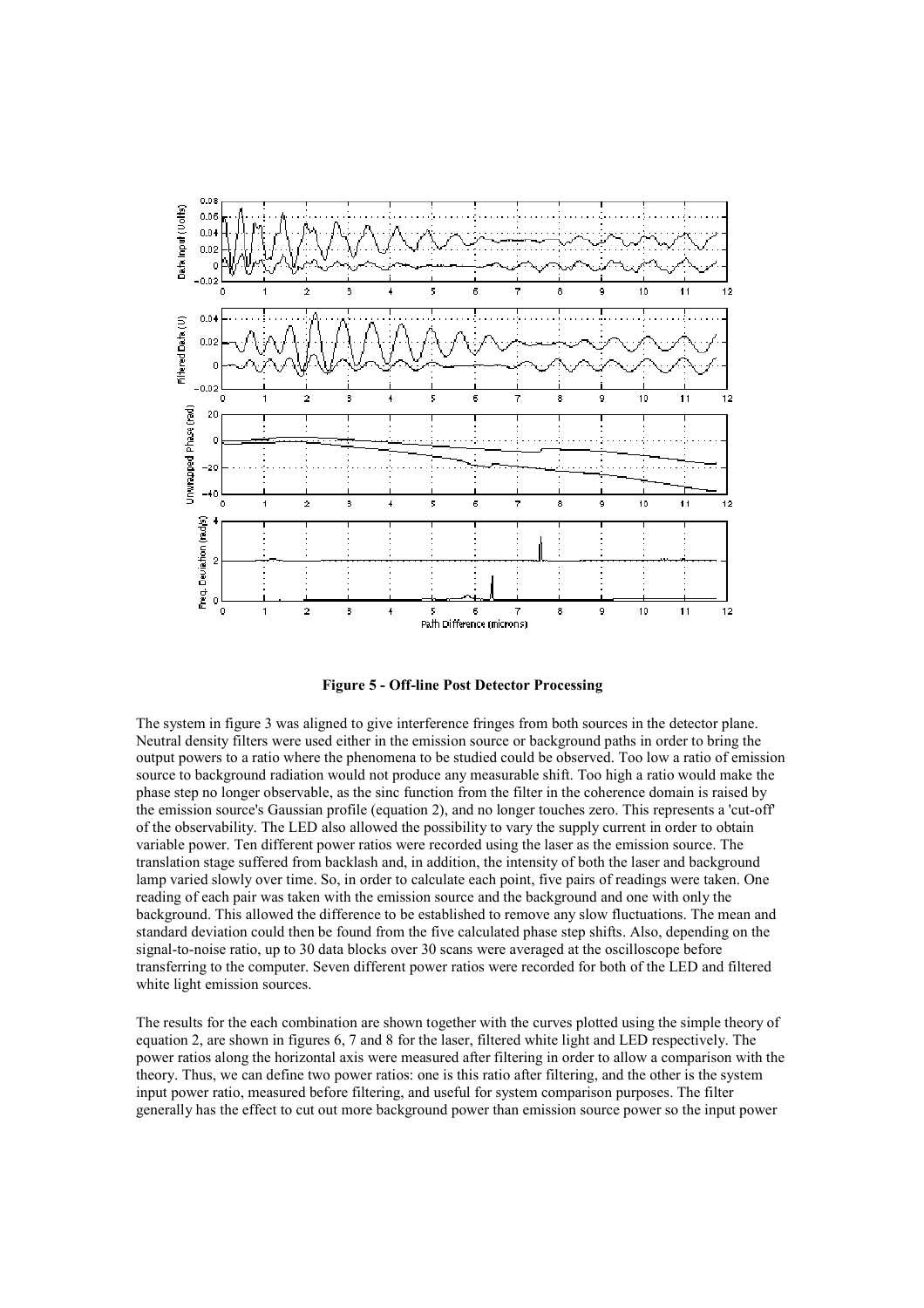ratio is somewhat lower than the filtered power ratio plotted would indicate, giving improved detection sensitivity compared to that measured.

The large error bars were due to the lack of repeatability of the translation stage, system noise, the spectral fluctuations of the sources, and false phase steps detected by the algorithm. When the laser is used (figure 6), a high sensitivity was achieved5. Eight of the ten points agree with the simple theory to within one standard deviation. The agreement is poorer at the higher power ratios. Interestingly, if a fitting factor is applied to the term corresponding to the emission source in equation 2, the agreement becomes very good. Clearly further refinement of our model is required to account for this. The maximum phase step shift before cut-off in the experiment was 13.76 microns and so the curve stops here. Higher power ratios than - 10.69 dB result in no intersection of the self-coherence function and the axis. The minimum detectable filtered power ratio was -30.38 dB, after which all of the error bars are above zero. This corresponds to an input power ratio of -49.49 dB. The input dynamic range after the filter is then 30.38-10.69=19.69 dB.



Figure 6 - Laser Emission Source response (bandwidth ratio=0.1818.10-4)

When using the filtered white light emission source (figure 7), six of the seven points agree with the theory. The error bars at both high and low power ratios are large, due to noise, as the filtered white light source also suffers from temporal fast and slow fluctuations in addition to those in the background. At the power ratio of -9.67dB there is the additional 'cut-off'' problem of the filter's sinc function just touching zero,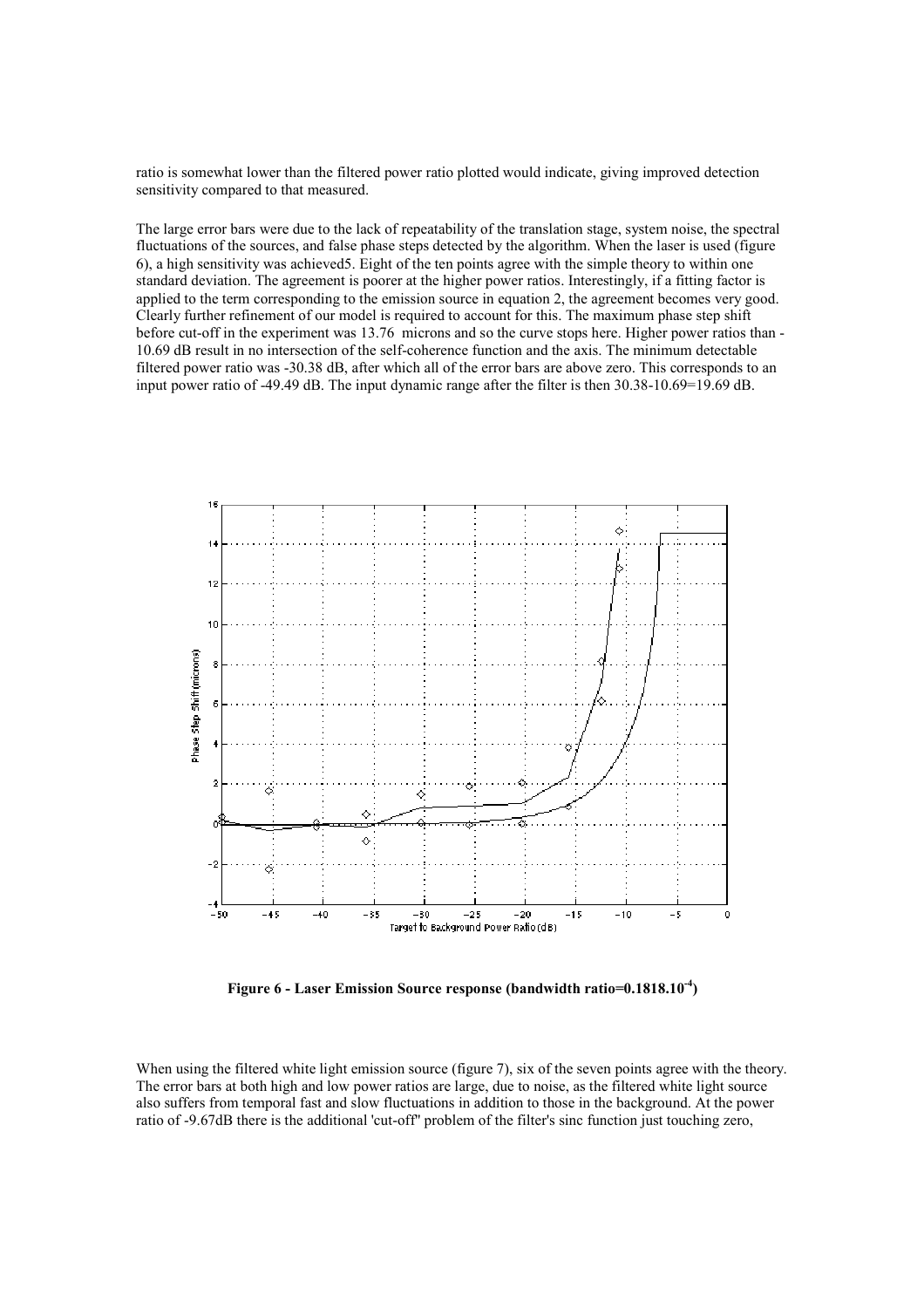which results in large variations in the position of the phase for small lamp intensity fluctuations. Again, the same fitting factor brings the curves into a very good agreement. The minimum detectable filtered power ratio, using the same criteria, with the error bars all above zero, was -20.39 dB, corresponding to an input power ratio of -31.96 dB. The maximum shift was 2.89 microns, although according to the theory it could have gone up to 4.5 microns. The input dynamic range is 20.39-9.67=10.72 dB.

With the LED emission source (figure 8) only one point agreed with the theory; the maximum shift was 1.06 microns, and the minimum detectable filtered power ratio was -5.85 dB, corresponding to an input power ratio of -24.62 dB. The input dynamic range was 4.28 dB. A different fitting factor, less than unity, is required to bring agreement between theory and experiment, in this case.



Figure 7 - Filtered white light emission source response (bandwidth ratio=0.337)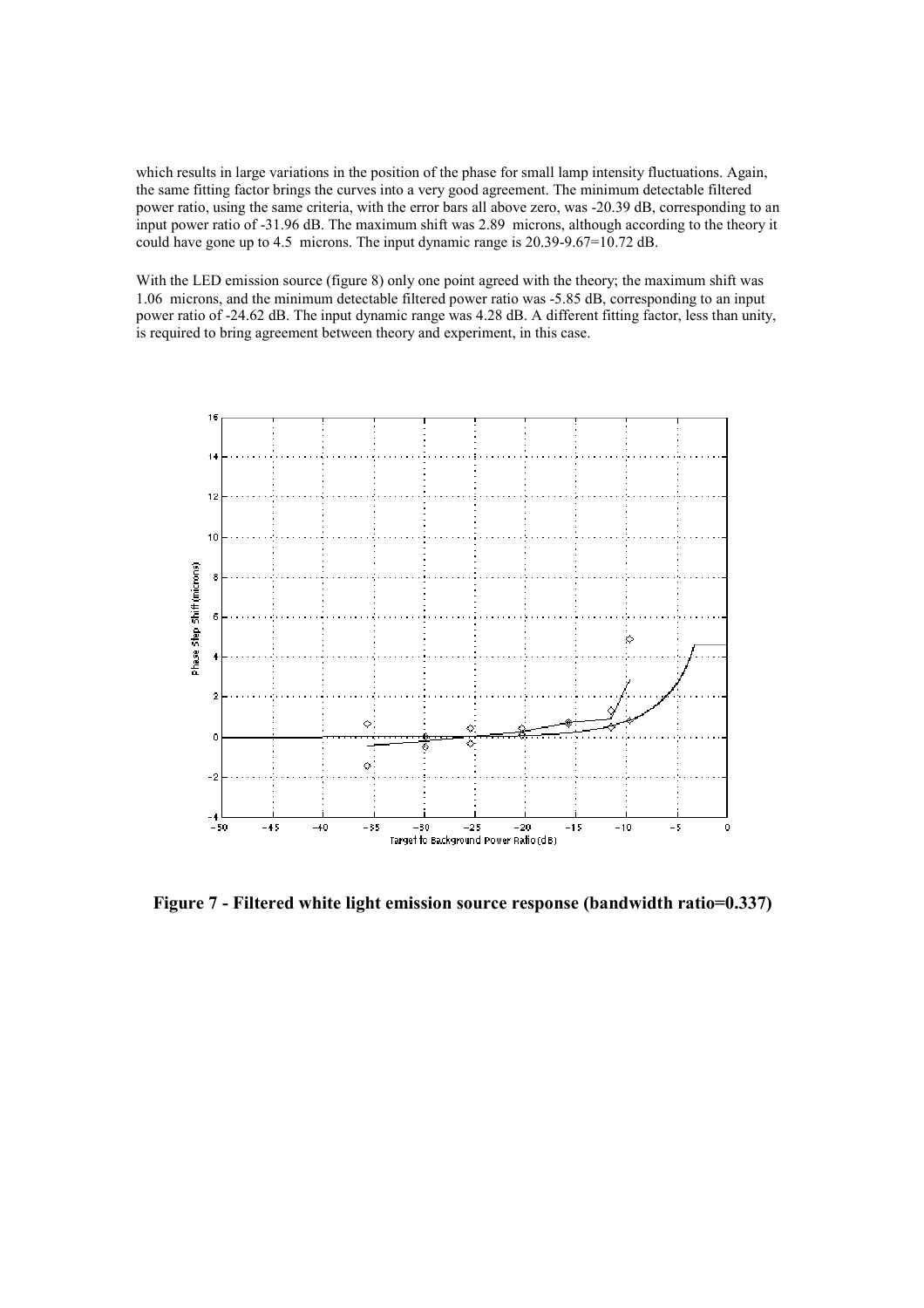

Figure 8 - LED emission source response (bandwidth ratio=0.497)

Figure 9 displays the three sets of experimental measurements on the same graph. The sensitivity monotonically decreases with increasing bandwidth ratio. The power ratios where the curves overlap are in the range of -17.77 to -9.67 dB. Within this range for two power ratios the values of the three curves were noted and replotted in figure 10. There is a much larger increase in the phase step shift with power ratio for the laser. Although we plotted the curves against the emission source to filter bandwidth ratio in an attempt to equalise the effect of different filter bandwidths, it is important to notice that the laser is 4 orders of magnitude narrower than the bandwidth of the other two sources. Therefore, the same change in power ratio will result in a much larger increase in the laser emission source?s intensity.

We now discuss the possible causes of error. In the case of the LED as the model used the typical spectral data supplied by the manufacturer, specific variations from this spectrum were possibly the cause of the poor agreement between theory and experiment. The specification states that the linewidth is 18 nm FWHM at a current of 20 mA, and a temperature of 25°C. During the measurements the current varied between 5 and 30 mA, and the temperature was not controlled. Some other factors possibly affected all the measurements:

• The filter's spectra are not rectangular and have a finite roll off towards the edge of the band. In order to achieve a very high finesse, the variations in the reflectivity of the Fabry-Perot cavity mirrors cause dips and peaks in the passband, thus altering the degree of coherence of the filtered background, and the position of the phase step taken as a reference;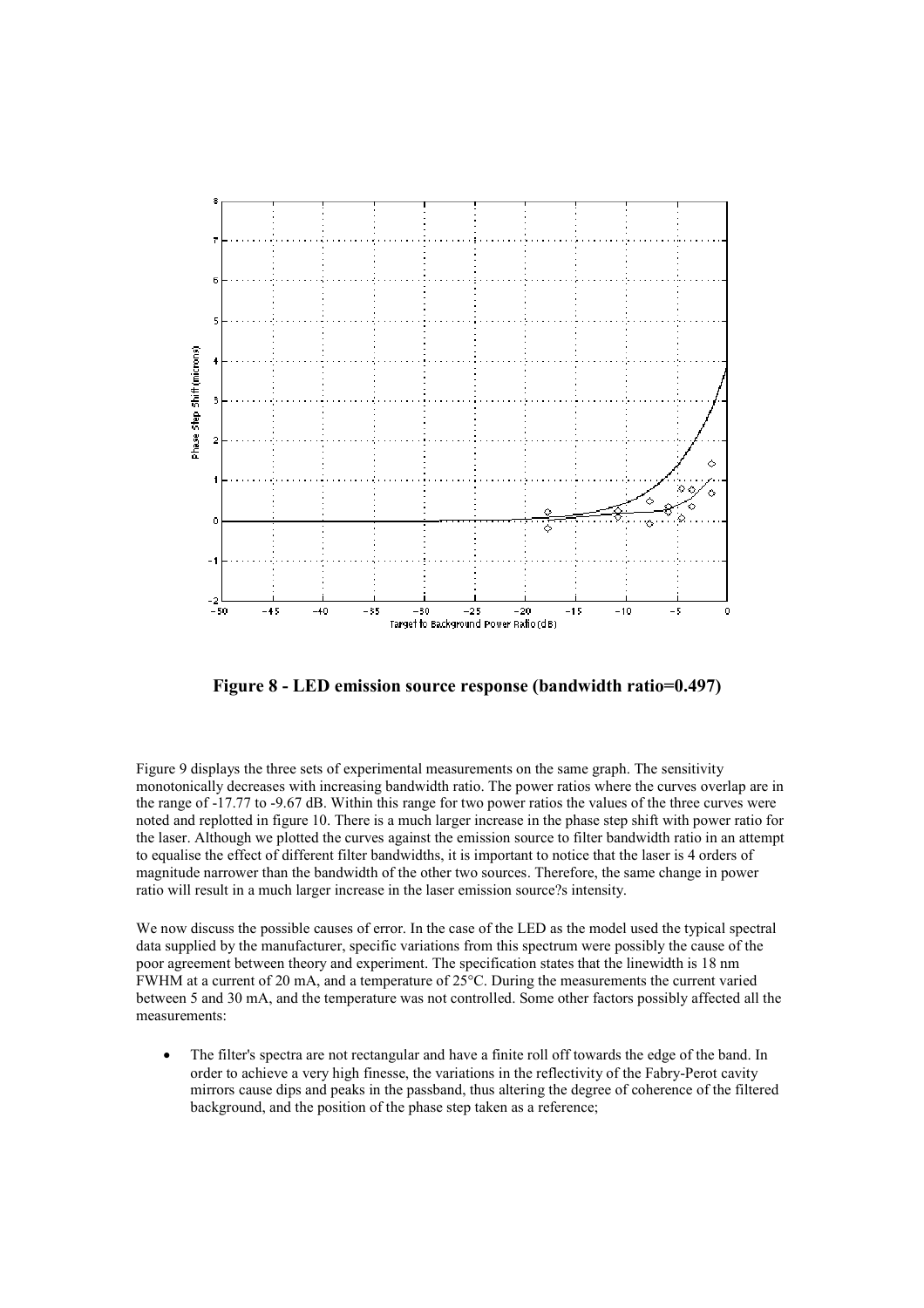- All of the spectral characteristics presented in table 1 were taken as given by the manufacturers, measured under certain conditions;
- The method used to make the central wavelength of the emission source and background coincide does not guarantee this coincidence, but only that the integrated power from the emission source through the interference filter is maximum;
- The model assumes that the attenuation of the interferometer is the same for the laser, at a specific wavelength, and for all other sources, integrated in the filter bandwidths. As the silicon photodetector has a non-flat frequency response, this alters the measured power ratio;
- The white light spectral radiance has a slope of  $+3.6\%$  within the passband of the 11nm wide filter, and of +8.7% within the passband of the 36.2 nm wide filter, as calculated using the Planck equation for a blackbody temperature of 3200K, and this was not taken into account in the theory;
- The translation stage used to scan the interferometer?s mirror has a non-zero repeatability. Even with the experimental method used, always measuring the phase step shift in pairs of waveforms, one with and one without the emission source, the problem still occurred. The measurements taken of the position of the phase step without a emission source, within 5 minutes, had a standard deviation of 0.2µm;
- The recognition procedure involves two steps: (i) Choose the largest frequency spike, (ii) Measure the shift of this spike and if it is more than some threshold then the presence of an emission source is detected. The computer algorithm missed the phase step in some waveforms, and pointed to a frequency spike caused by noise, and not by the signal phase step, in others. Of the 256 waveforms recorded, 9 presented no frequency spike, and 11 had larger frequency spikes arising from noise. Considering the measurement of the shift of the correct frequency spike, and not the detection of the emission source itself, we can define a probability of location of 96.48%, and a probability of wrong location of 4.3 %.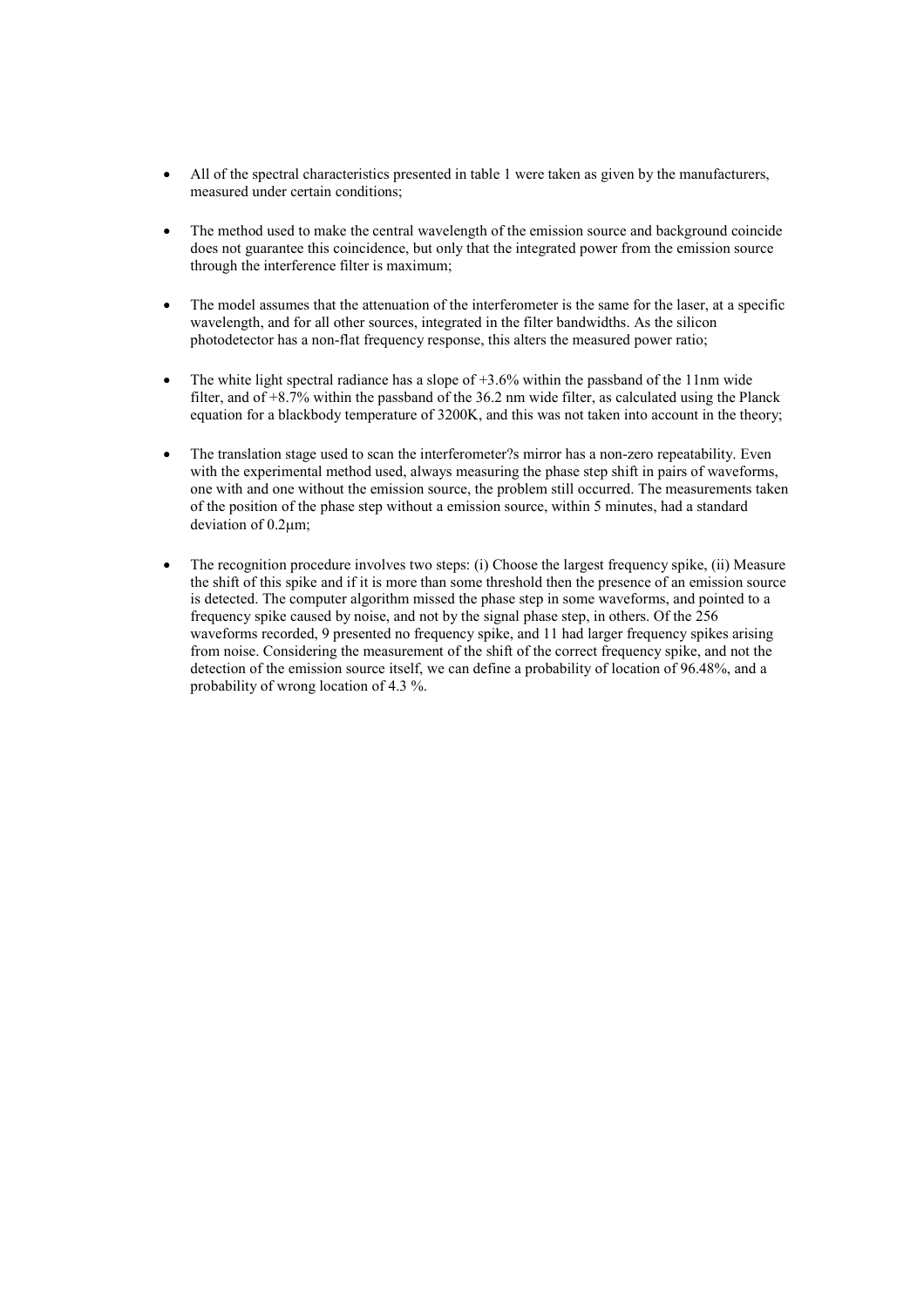

Figure 9 - Sensitivity of various emitters and filters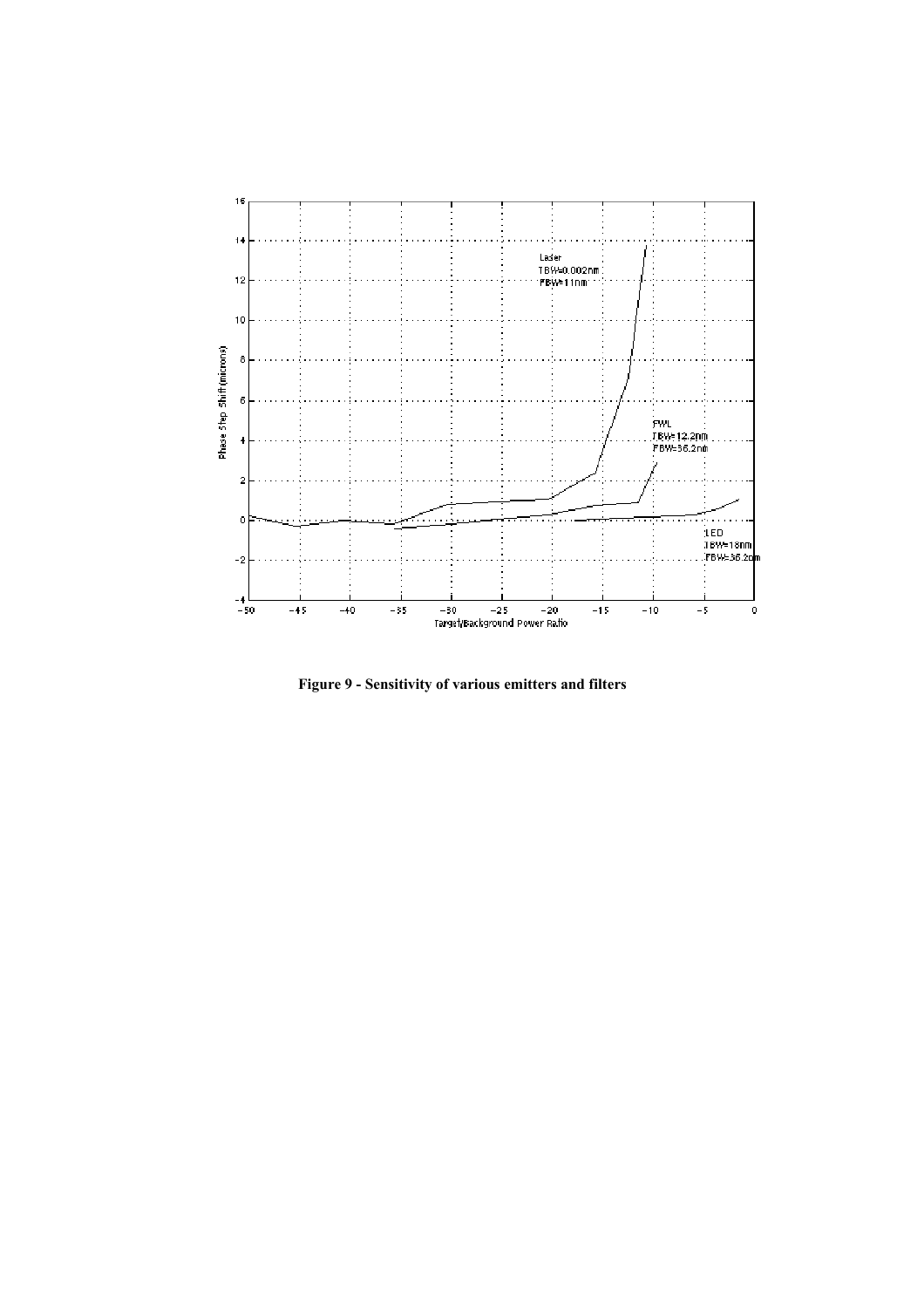

Figure 10- Sensitivity variation with Power and bandwidth ratios

#### 6. CONCLUSION

This paper describes the performance of an interferometric system with different emission sources and filtering schemes. The results show that a very high sensitivity (-49 dB), relative to the background power before the filter, can be achieved when detecting coherent emission sources such as a laser with a coherence length of about 20 cm. High sensitivities (-32 dB and -24 dB) are also achievable when detecting partially coherent emission sources, such as the ones used in our experiments, with coherence lengths of 34 and 23 microns respectively. The sensitivity of our system increases with coherence length. This technique is expected to be useful in situations were narrow, but only partially coherent spectral lines need to be detected, not only in the emission case studied here, but also for absorption and reflection generated features, such as the ones generated by gases in the atmosphere or organic molecules in human tissue.

### 7. ACKNOWLEDGEMENTS

The authors thank Duleep Wickramasinghe from DERA Portsdown, UK for helpful discussions and for lending part of the optical equipment used in the experiments, Prof. Hugh Griffiths for providing this research direction and for arranging research funding, and the Brazilian Navy for sponsoring the first author.